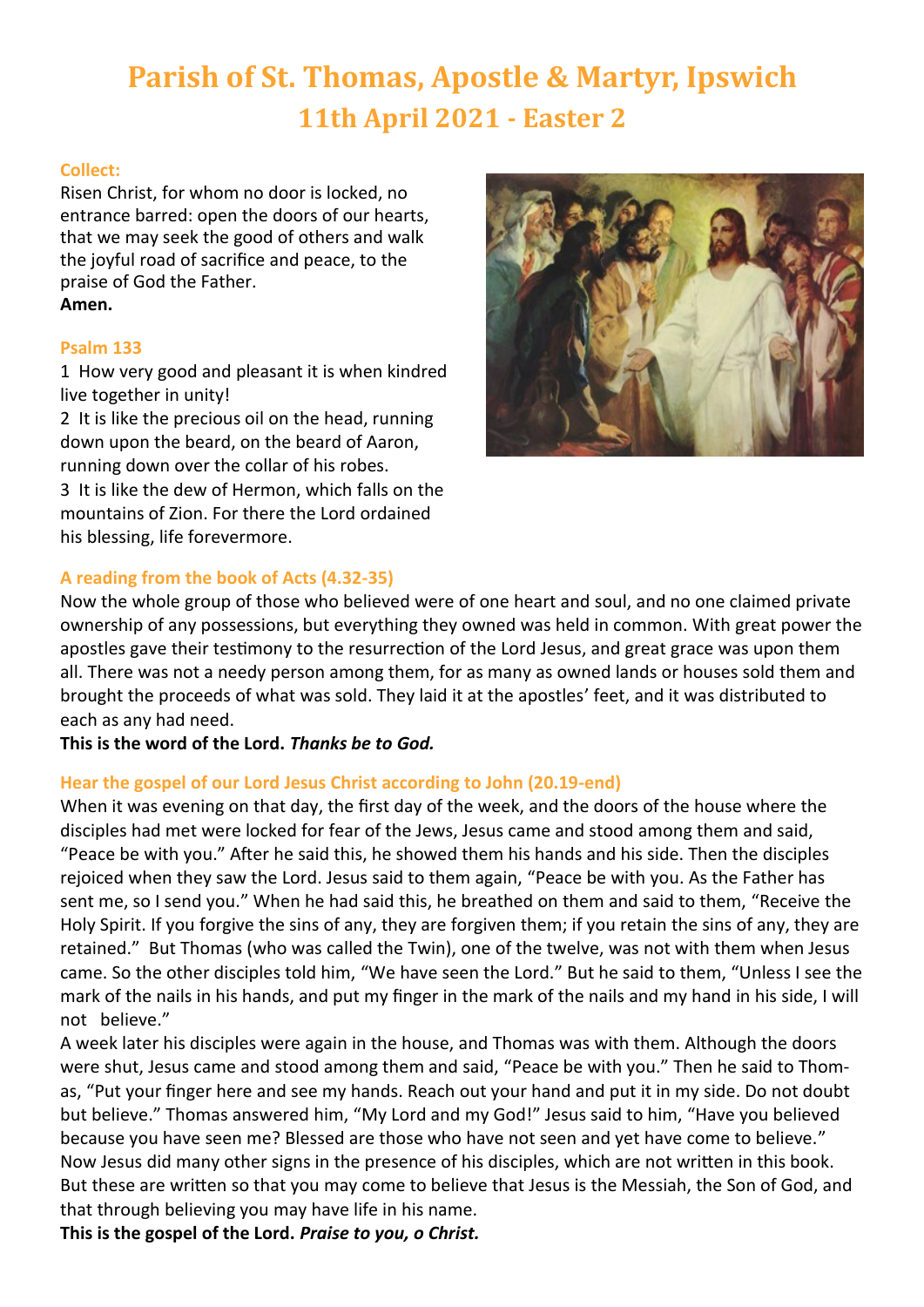**Reflection:** Every year, the first Sunday after Easter, we have this Gospel reading, and so every year we hear about our saint, St Thomas. And we are reminded that, because of this scene, rather unjustly, I think, the church has labelled him Doubting Thomas. So I think we here at St Thomas' should call him Believing Thomas.

We don't know why he was not with the other disciples when Jesus appeared to them when they were gathered in the house with the doors locked that first Easter night. We don't know whether his grief was so much that he simply couldn't face anyone, no one could comfort him. Or whether his down to earth directness had got the better of him and he decided he had just had enough and it was time to get back to his old life. Except he can't have been far away, because later that evening, or maybe the next day – we aren't told – he was back with the other disciples.

Maybe he had let something get in the way, in his bewilderment and shock, let something distract him, and in which case he was simply late arriving. And so he was doubly frustrated when the disciples said "We have seen the Lord!" – frustrated with them, and frustrated with himself for being late, for letting something get in the way that prevented him having the most extraordinary experience of his life. Imagine how he felt. Whatever had kept him, had separated him from the others, he was not prepared to join in their rejoicing until he had proof. He needed evidence. Why did he not believe the disciples whom he had spent the last three years with, travelling with, living with, eating with, sharing pretty much every moment and every experience with. Why now did he not believe them?

What was unconvincing about them? He surely trusted them, at least for the most part, at least, most of them, at least most of the time. He knew their foibles and quirks, and he would know who was going to pull a fast one. And surely this was not something they would try and wind him up about. You don't joke about people coming back from the dead. So what was so unconvincing? I don't think it was that they were unconvincing, or that Thomas had reason to doubt them – it was that what they were claiming was so immense that he simply couldn't see how it could be true. It was breaking through all his assumptions about what was possible, indeed about what made life go round.

And I think of us then, and our efforts, our very real efforts, to share what we believe with our neighbours, our friends, our families. They know us, know us well, know our foibles and quirks, and know that we are basically trustworthy souls. And they know that our faith is at the heart of us, and not something we come and go about. So why do they not believe us? I know it can be very hard for us that family, friends or neighbours who see us live our faith, see us believing, do not take that step to share it with us. And that is when I think again of Thomas – who had all the advantages of having been with Jesus for those years, and still did not believe what his friends said. It is a world-shattering step, a world-shattering act to believe, that breaks open all the assumptions that have shaped our lives. "These things do not happen, God cannot be true in the ways you say God is – that is just impossible". So we find ourselves firm in our belief and they firm in their unbelief – or rather, their different belief.

So what happens for Thomas? Nothing it seems that his fellow disciples say or do for a week makes any difference. He does not change his mind, or his heart. And so a week later they are together, and this time he isn't late. And Jesus appears among them. And Jesus speaks to them, and then directly to Thomas. Put your finger here, your hand here. But Thomas doesn't need to. He doesn't need to touch anymore. He has seen and heard, and his response is the most extraordinary declaration of faith, far stronger, far more dramatic, more immense than any that his fellow disciples had uttered: "My Lord and my God." He sees what the other disciples had yet to see, that Jesus risen from the dead is indeed truly God. That is why I think we should call him Believing Thomas.

And for us, and for our friends and family and neighbours? What happens here that we need to remember? We need to remember what actually makes a difference for Thomas. He may have got back together with his fellow disciples, but that hasn't changed his mind. What makes a difference is Jesus himself, Jesus' own actions towards Thomas. Whether our family, friends or neighbours come to faith, come to share our belief, is about Jesus' action in their lives and them seeing that. We can't make that happen. We can't force it or pester them about it. We can be in our loving relationships with them, and pray that they will know Jesus', know God's reality and presence. But it is in the mysterious workings of God that they will come to faith.

Just think how it happened for you – maybe suddenly, maybe gradually, but you remember those moments that made a difference, moments we look back on and see Jesus' hand in. Moments that like Thomas turned us from doubting to believing. *- Bishop Martin*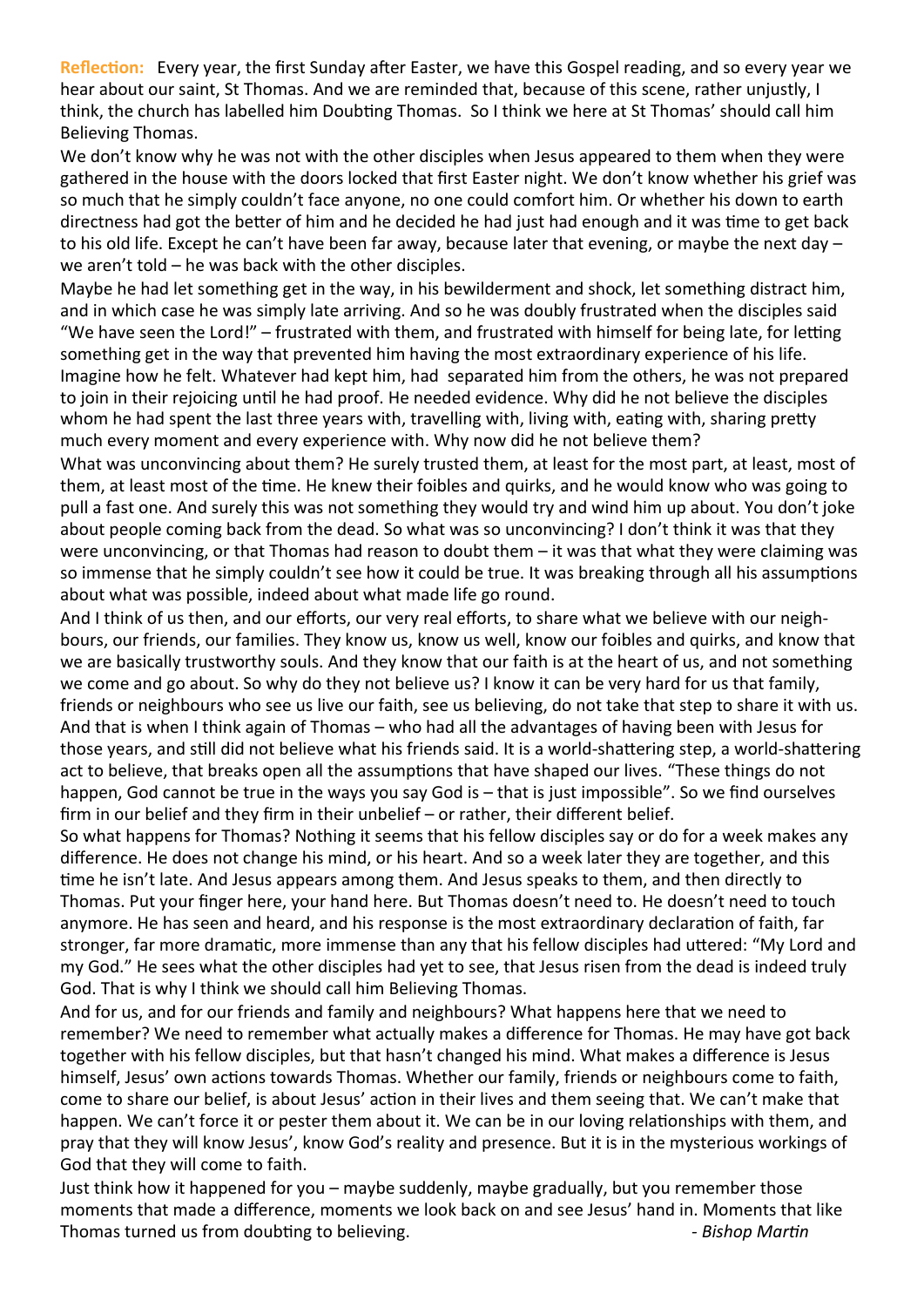*The risen Christ came and stood among his disciples and said, 'Peace be with you.' Then were they glad when they saw the Lord. Alleluia.*

**The peace of the Lord be always with you.**

Come, people of the Risen King Who delight to bring Him praise Come all and tune your hearts to sing To the Morning Star of grace From the shifting shadows of the earth We will lift our eyes to Him Where steady arms of mercy reach To gather children in.

*Rejoice, rejoice! Let every tongue rejoice! One heart, one voice; O Church of Christ, rejoice!*

Come, those whose joy is morning sun And those weeping through the night Come, those who tell of battles won And those struggling in the fight For His perfect love will never change And His mercies never cease But follow us through all our days With the certain hope of peace. *Rejoice, rejoice! Let every tongue rejoice!...*

Come, young and old from every land Men and women of the faith Come, those with full or empty hands Find the riches of His grace Over all the world, His people sing Shore to shore we hear them call The Truth that cries through every age: "Our God is all in all"! *Rejoice, rejoice! Let every tongue rejoice!...*

#### **A prayer for Easter**

Your love, which breathed this world into being, established a covenant people, brought them out of captivity and into a promised land. Hallelujah! Your love, which from the moment of our birth has known and called us by name from out of this world's slavery into the kingdom of God. Hallelujah! Your love, poured into the heart of Jesus who endured the nails of our sin, defeated death to rise again and causes our hearts to sing Hallelujah!

#### *Please pray for:*

**Those with chronic or long-term illness:** Rosemary, Eric Dickerson, Jenny, Andrew Barfield, Kathy Steele, Andrew, Peggy, Margaret Christian, Natacha, Rex & Jill, Christine, Stephen, Samantha

**Those undergoing treatment or currently ill:** Katie, Gloria Elmer, Leslie Bloomfield, Roger Dickerson, Vicky & Matt, Dagmar, Roy, Kenneth Leek, Angela

**All who are affected by the Coronavirus**: *For all who have lost their jobs; all who are despairing and living with loss or anxiety. For hospital and health care workers.*

**Those who have recently died, and their families mourning their loss:** Sally Carson, Jean Dominy. RIP

#### *Prayer for our new Priest-in-Charge:*

Lord, give us all wisdom and guidance as the search process goes ahead. We know that you have plans for us as a church - and we trust you. We pray that the right person will be drawn to us, that your Spirit will be at work.

Grant us a vision, Lord, to see what we can achieve, to reach out beyond ourselves, to stretch our capabilities, to increase our sense of purpose, to be sensitive to your presence at all times and listen to your call.

We are hoping for a priest who can aspire to Philippians 2, and offer joy and humility in serving the Lord at St Thomas. To lift up holy hands in prayer (1 Timothy 2: 8) - and to keep hold of the deep truths of the faith (1 Timothy 3:9).